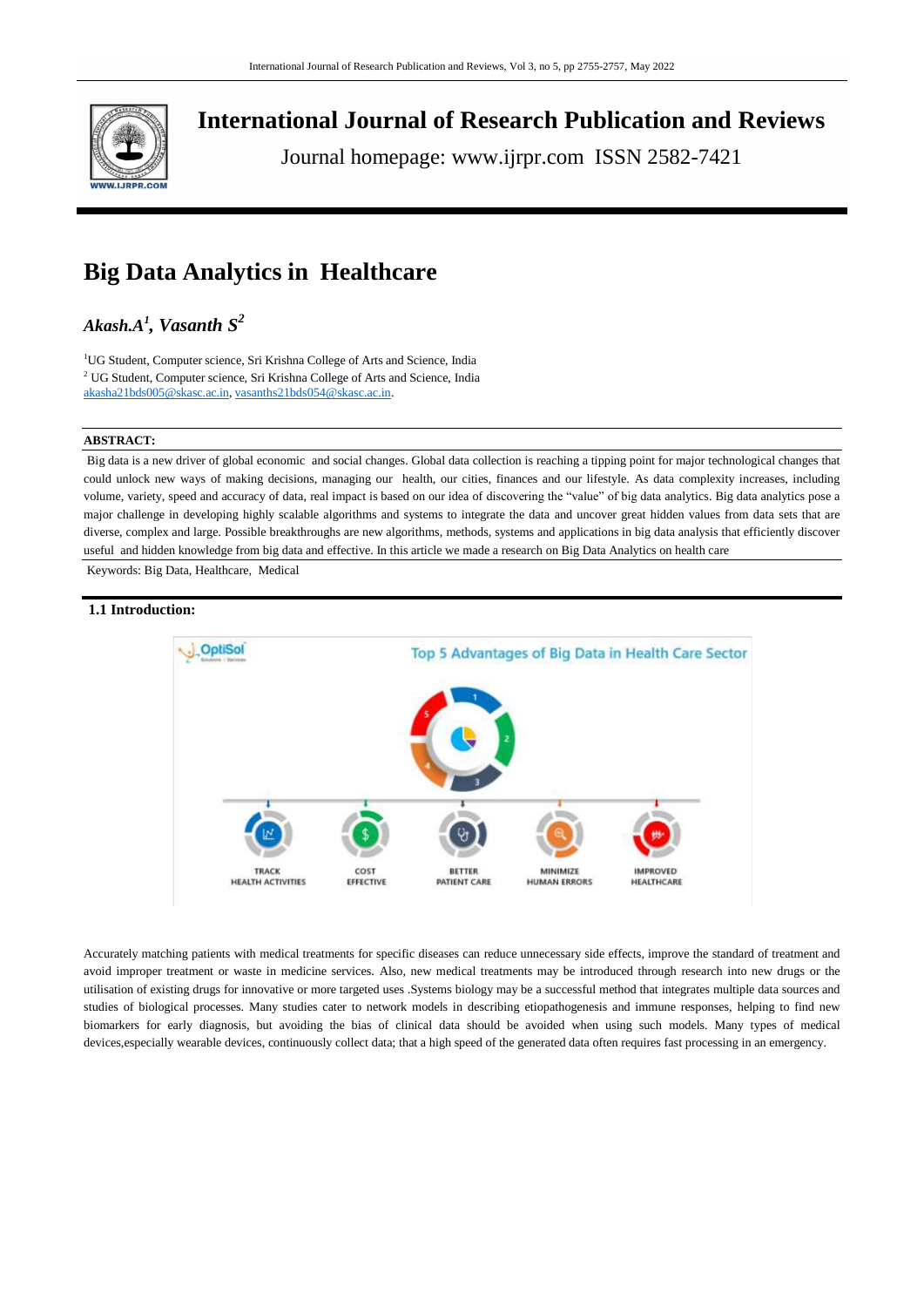

# *1.2 EMR and MRI:*

The worth hidden in an isolated data source could also be limited, but the deep value may well be maximized from health data (e.g. public health alerts and personalized health advice) through the information fusion of Electronic Medical Records (EMRs) and Electronic Health Records. Structural MRI, a technique of visualizing a

patient"s brain, could be a rich source of high-grade Dimensional data and provides brain maps with detail in high spatial resolution, which is incredibly good Useful in both research and clinical settings to

reveal structural features of the brain.

#### *1.3 Big Data Analytics in Healthcare*

#### **Systems:**

Big data often performs well in terms of volume, speed, variety, variability, value, complexity, and economics. Big data has the potential of applications in healthcare, including disease surveillance, disease control, clinical decision support,population health management, etc. Big data in healthcare can provide significant benefits,

e.g. the early detection of diseases. Big data integration Analytics in intelligent health systems bring innovative electronic and mobile health (e/mhealth) that increase efficiency and save medical costs. Predictive analytics is utilised in predicting pharmaceutical outcomes, identifying patients who benefit the foremost from pharmacist interventions, providing pharmacists with a decent understanding the risks of specific medical-related problems,

and delivering solutions tailored to patients" needs. Complex biomedical data with an infinite volume became available due to advances in biotechnologies. Big Data analytics is required to use these heterogeneous data and it covers application areas like health informatics, sensor informatics, bioinformatics, imaging informatics, etc. Databases with various degrees of completeness and quality cause heterogeneous results, which increase the

likelihood of false discoveries and "biased fact-finding excursions". Low data quality and biases thanks to the absence of randomization are two major problems. Efforts in increasing the worth of big data are often made through linking different databases and analyzing all existing and related data. Data pre-processing could be a

process of remodeling raw data into an lucid format that usually includes: 1) data cleaning, 2) data integration, 3) data reduction, 4) data transformation, and 5) data discretization. The pre-processing is an important step for Big Data analysis healthcare systems.

### **Conclusion:**

Conventional data processing techniques are unable to deal with big data in healthcare systems. Big data analytics pushes the boundaries of traditional data analysis and will bring revolutions in healthcare. Big data analytics has the potential for disease surveillance, disease control, clinical decision support, population health management, etc. There are challenges of big data analysis in healthcare systems. Collecting, storing, sharing, searching and analyzing data are the challenges of Big Data in almost all areas. In addition, data security and data protection, data quality, real-time processing, integration of heterogeneous or disparate data and health data standards are also challenges of big data analysis healthcare systems.

#### **References:**

<sup>[1]</sup> Andreu-Perez, J.,Poon,C.C.,Merrifield,R.D., Wong, S. T., & Yang, G. Z. (2015).

<sup>[2]</sup> Big data for Health. IEEE J Biomed Health Inform, 19(4), 1193-1208.Belle, A., Thiagarajan, R., Soroushmehr, S. M., Navidi, F., Beard, D. A., & Najarian, K. (2015).

<sup>[3]</sup> Big data Analytics in healthcare. BioMed Research International, 2015.